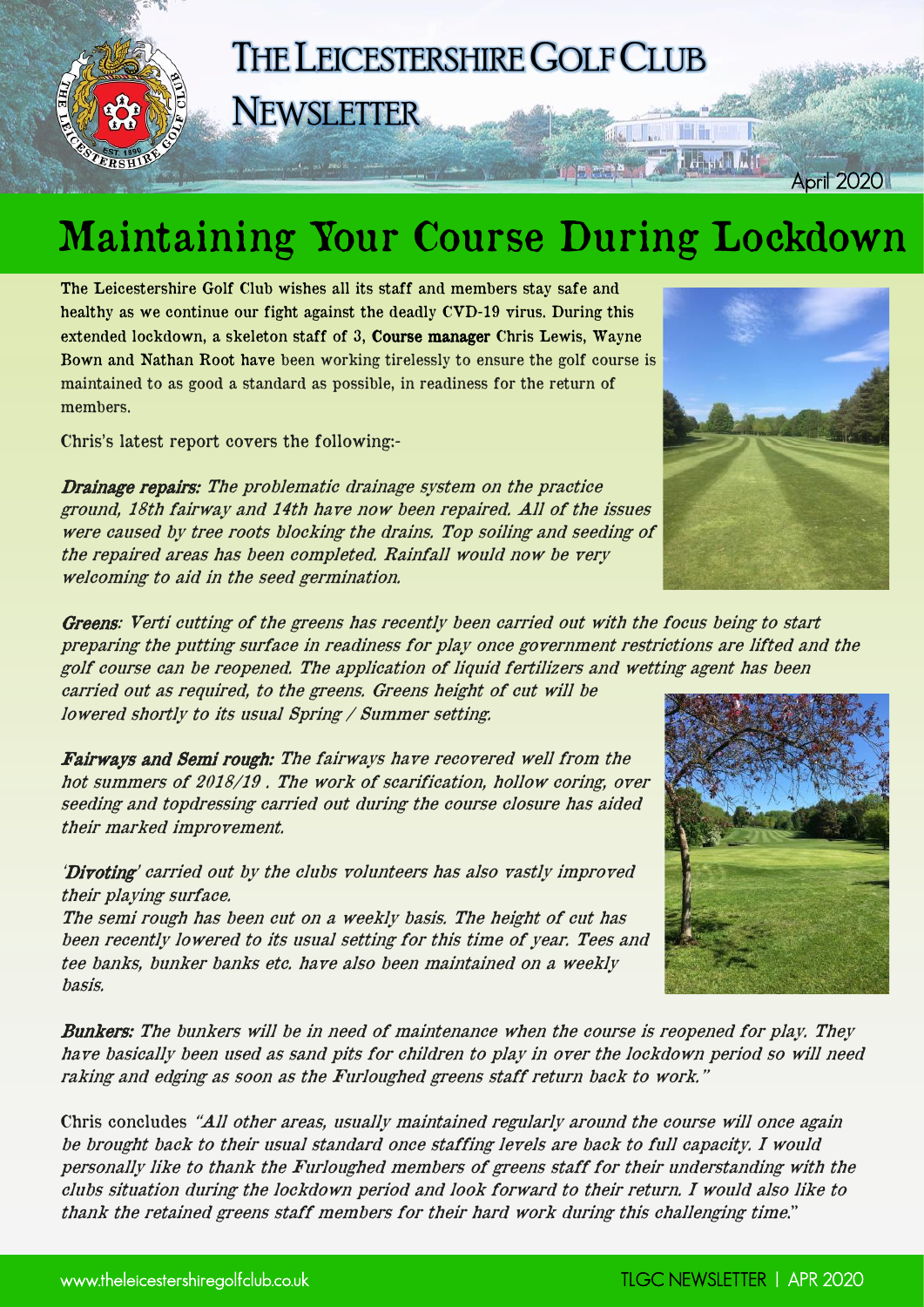#### THE LEICESTERSHIRE GOLF CLUB **NEWSLETTER**

#### Maintaining Your Course During Lockdown

(Continued)

Chair of Greens, Paul Donaghy has been working tirelessly throughout the lockdown with Course Manager, Chris Lewis and his staff. He states "I hope members have enjoyed reading Chris' report above. I would like to send a personal thank you to all our greens staff during this difficult time. Our primary concern is the safety and welfare of our staff. To reduce the risk of infection, a number of measures have been put in place including increased washing/wiping of machinery and assigning of individual machines. Our staff will continue to work and produce the best course possible for our return to play. It must be remembered however that we are losing a considerable amount of working time on the course, during a peak growth period. Clearly there will be a positive impact on the fairways of having reduced play, particularly in high wear areas and we continue to fill the existing divots and seed where required, using volunteers as appropriate.

In conclusion, I would like to reassure members that while we practice or play golf, the staff are doing all they can to get the course in good order for when we return to competitive golf. The R&A, BIGGA and England Golf have stated that essential maintenance should be done on the course and within those limits we are working to maintain the expected standards."

As soon as the green light was given on Monday 11<sup>th</sup> May to re-open the course, Paul organized a work gang of members to tend to the flower beds, weeding the tee-boxes, edge cutting, including bunkers and cleaning of steps.

Many thanks to Chris, Wayne, Nathan and Paul, including his gang of volunteers!



**No** 

**SADE TO A LANDAR** 

April 2020

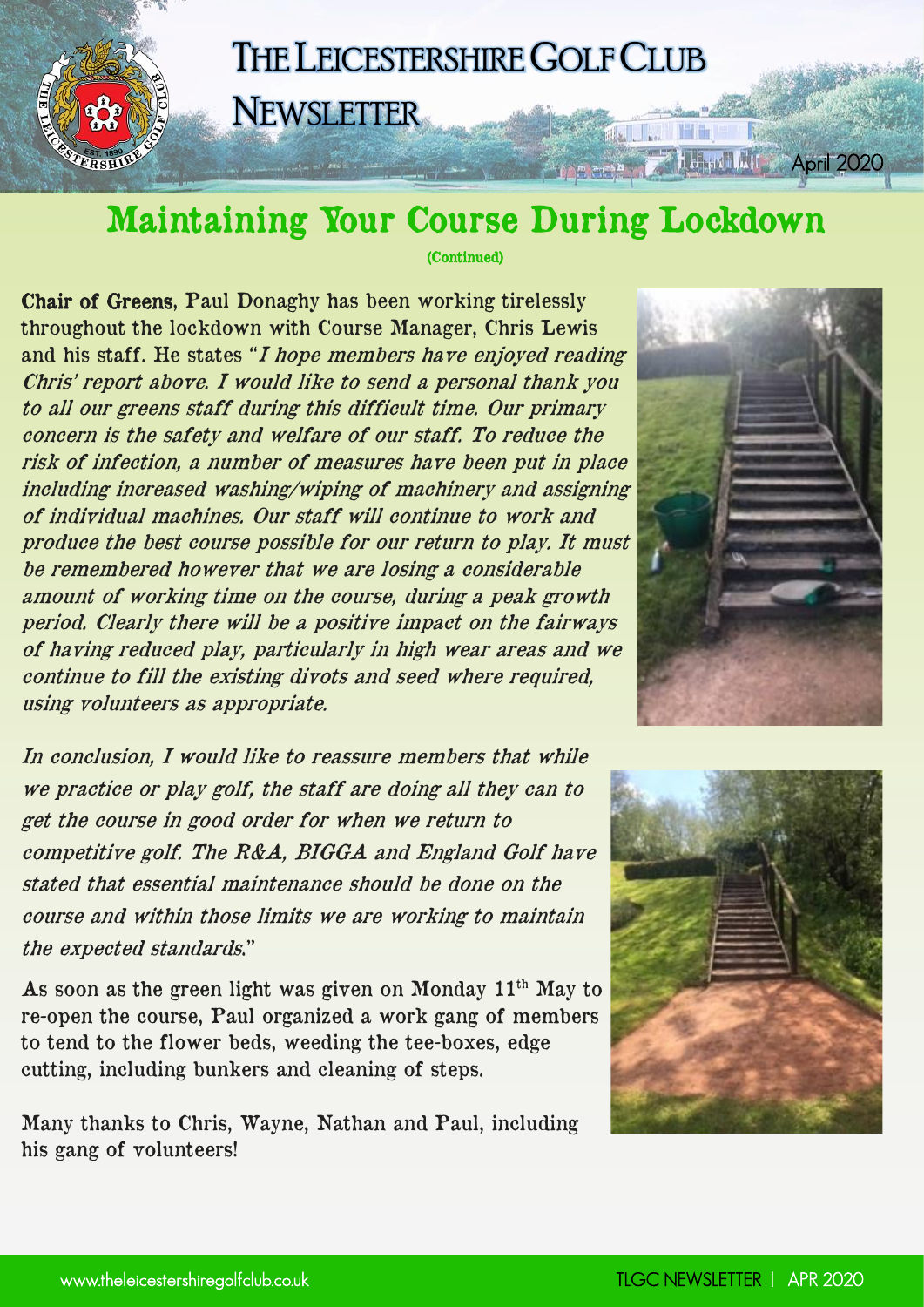

#### WORKING ON THE FRONT LINE

TLGC member Tim Green (pictured right), a recently retired orthopaedic surgeon is seen working as a volunteer hospital porter during the fight against the virus. Great work Tim and thanks go from everyone at TLGC to all our members currently working on the front line.



Many other members are active in the NHS, the care sector and other key worker roles including Phillip Sell, Richard Power, Andy Rickett, Mandeep Johal, Paul Player and Parminder Kalsi. Club Captain Graham Warwick semi-freed from golfing commitments has returned to a part time role in the NHS. Graham states "We have all missed our regular golf fixes but recognise the need for the current restrictions. I do not envy the government's difficult decisions in trying to balance the risks to health and lives against the economic, social and psychological effects of the lockdown.

England Golf, the PGA and R&A lobbied government hard in an effort to get some form of golf restarted and this was confirmed in the announcement on  $11^{th}$  May. We had been working behind the scenes to put together a detailed protocol for a return to golf taking into account national guidance and adapting it for our own club. This was updated and published to members late on 11th May to guide us through the restart 2 days later.

We envisage that there will be quite a demand initially and our plan is for a phased return starting with some social golf and progressing to competitive golf if the guidance proves to be working in practice. I would like to thank the volunteers who have acted as starters over the first 5 days of the restart.

Finally, I did not envisage my captain's year turning out like this. But if we all hold steadfast and support the club, I am sure we will come through. I still look forward to playing golf with as many members as possible later this year (although fewer than I had planned!)."

Thank you Graham and the team who worked with you, for keeping members well informed through the difficult process of lockdown. We especially loved the Benny Hill impersonation!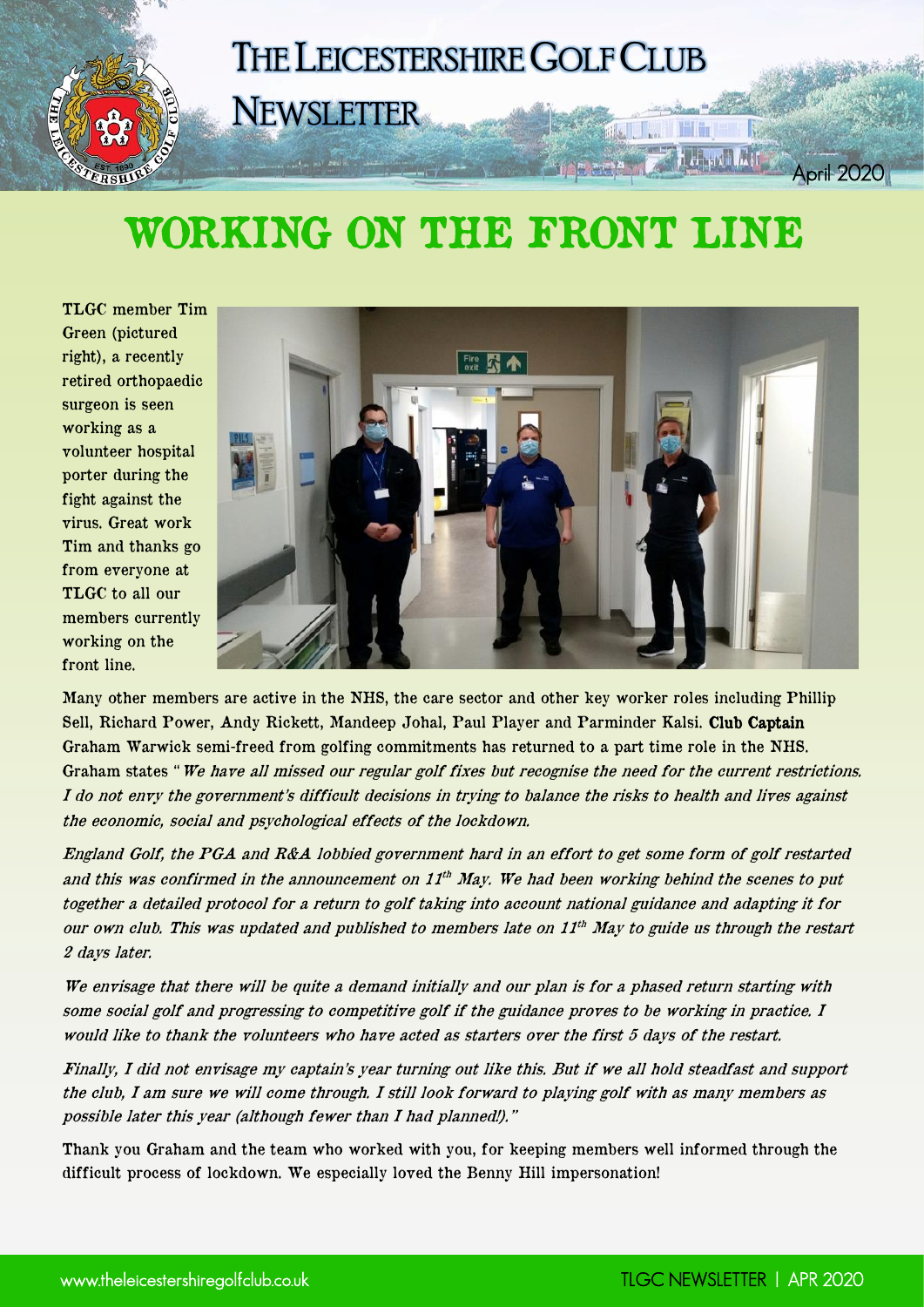

**NEWSLETTER** 

#### President's Message

**Clive Smith, President of TLGC.** *"Wednesday 13th May is an auspicious day to be penning these few words because thankfully most of us, with effect from today, are now able to return to the game we love.*

*Inevitably we all rue the fact that play has not been possible during the lock-down period. But if we all diligently abide by the recent instructions issued by our Captain, Graham Warwick, on behalf of the General Committee, there is now no reason to look backwards.*

*I want personally to thank our members warmly for their loyalty and support during these uniquely difficult times for us all. Subscription income is the corner-stone of our financial well-being as a Club, and I am delighted that a significant majority of members have chosen to re-join despite everything.*

*However I do not want to be simplistic in suggesting that we are out of the woods by any means. Many of our other revenue streams, most notably green fee income, will be hit hard. There is also considerable uncertainty about when we shall be able to resume catering and clubhouse services, and we shall not proceed until it is absolutely safe to do so. As you would expect, work is already underway to consider and prepare as best we can what we might be able to offer.*

*I would like to thank all the members of the General Committee, who have worked tirelessly over recent weeks to secure our Club's future. Many of us have had more Zoom-style meetings than we can even remember! I can honestly say that we have left no stone unturned, and that we have consistently been at pains to assist members suffering special hardship.*

*We shall continue to communicate regularly with members as and when we have greater certainty about the shape of things to come. But in the meantime may I wish you lots of very enjoyable golf and continued good health.*"

### Senior Section

#### Senior Section

ERSHI

All six events for the Seniors Winter Series were completed successfully, with a couple of weather affected events re-scheduled just in the nick of time before Lockdown! The current leaders are Parminder Kalsi and the ever-present Peter Nuttall, both on 7.0 points, closely followed by Balvinder Hoonjan on 6.75, and Peter Crewe and Tony Mendes, both on 6.00 points. All to play for gentlemen when golf resumes in the summer.

Seniors Winter League - No group had completed their quota of matches before the lockdown. However, as many groups were close to finishing their quota, the Seniors Steering Group has decided the closing date for the event will be extended after golf resumes.

All Seniors Inter-club Matches have been cancelled until the end of June. And news of any inter-club golf now is subject to further notifications from England Golf. While the Seniors Away Day at The Warwickshire GC originally planned for 8th June, has been PROVISIONALLY rescheduled for 28th September! Fingers-crossed! Seniors Captain, Kanti Patel states: "Though we can't put a date on when golf resumes without restrictions, I very much hope that our monthly stablefords will resume very soon! In the meantime, stay safe.

April 2020

**Harry Mit**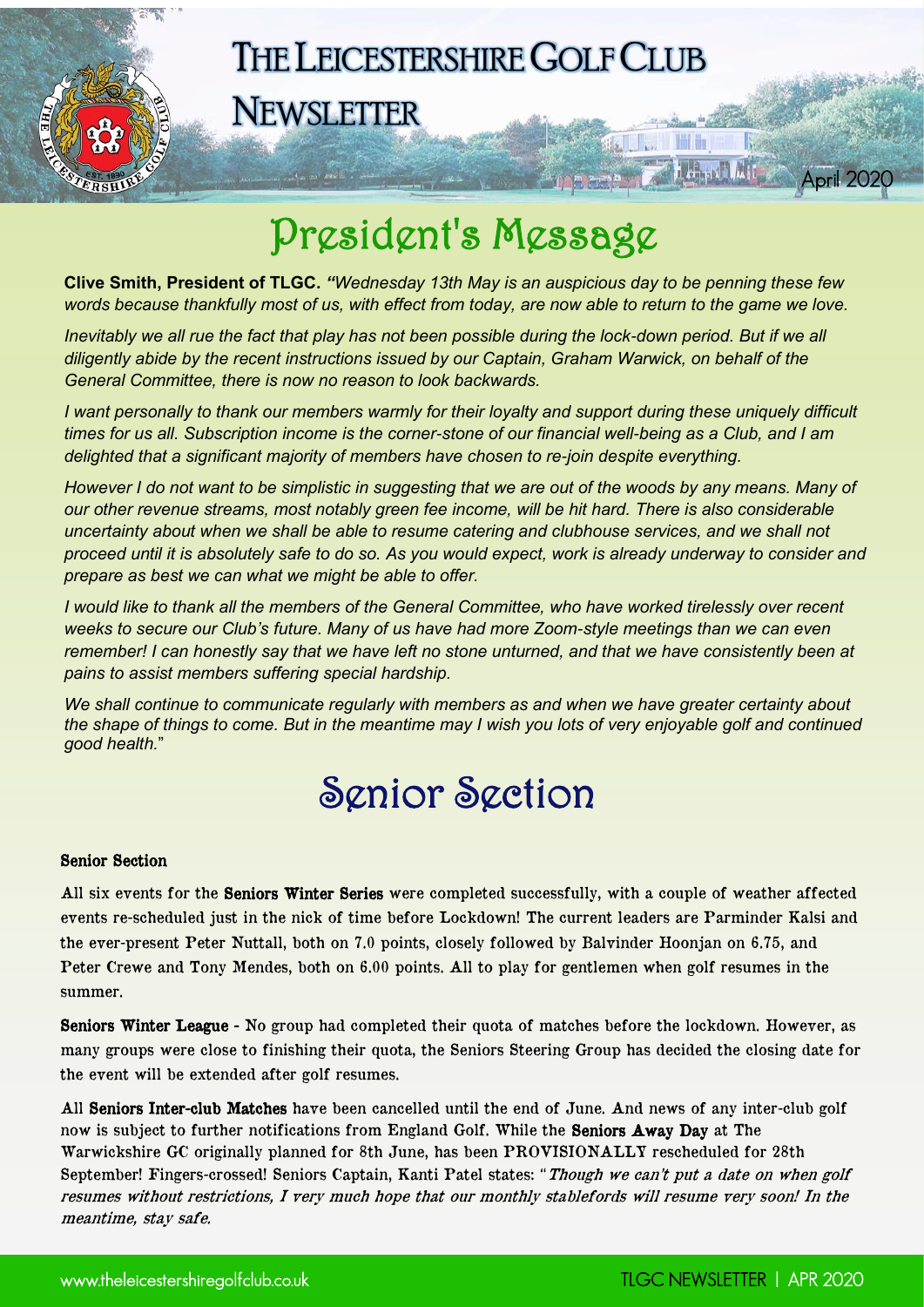THE LEICESTERSHIRE GOLF CLUB

**NEWSLETTER** 

u.

#### Meet our New General Manager

The Leicestershire Golf Club extends a very warm welcome to Simon Collingwood, who will join us officially on  $3<sup>rd</sup>$  August, 2020 as General Manager.

Simon, lives south of Lincoln, is married to Georgina and they have 2 daughters, Hollie, 18 and Sophie, 14. Simon has not managed to get them involved with golf, as yet, with their preferences for art and craft. Like many of us, Simon has been using the lockdown to catch up on a long list of things he has been putting off for a very long time!

Simon joins us from Newark Golf Club, where he has been Company Secretary and General Manager for the last 10 years. Prior to that he was at Driffield Golf Club in a similar position for 3 years, joining them from Boston West Golf Centre, where he was Head Coach and Duty Manager.

A very accomplished golfer, with a current handicap of 1, Simon is a past Captain of the Lincolnshire Professional Golfers Association and was selected for the England Golf National training Squad. A winner of the prestigious Lagonda Trophy, played for at Gog Magog GC, in 1996 – previous winners were Lee Westwood (1992), Luke Donald (1997), Gary Wostenholme (1992) and Andy Sullivan (2010) to name a few! Members may remember Andy Sullivan played in a couple of our Winter Series earlier this year. Simon says he was disappointed not to get to ride in the Lagonda!

A golf professional for 8 years, Simon regained his amateur status after a wait of 2 years back in 2007 when he decided to move into golf management. Awarded a handicap of 2 then, he now plays just a few qualifying rounds a year to keep his handicap. Asked how he maintains a 1 handicap, Simon states "I spent a lot of time in my younger days on the practice ground and know my game very well. I was a very good chipper and putter back then, not so much now, but it does not take long to get back in the groove. I would like to get back to Scratch and my ambition is to one day shoot my age!" Simon will be happy to step in, if our Scratch team are ever short of a player!

Simon has played TLGC just once, sometime ago and remembers the unique design of our clubhouse from that visit. He says "I liked the nice undulation of the course and when I visited recently it looked in very good condition. I was amazed to hear of the longevity of the Course Manager and his deputy! I am looking forward to playing the course again, especially the 2 new par 5's."

While his knowledge of TLGC is limited, Simon says many people were very complimentary of TLGC and its excellent reputation. He is looking forward to sitting down with the staff, both as a team and individually – his experience in F&B as a licence holder will complement the excellent work of Simon McNeil, our Catering Manager and assist our young team who work behind the bar.

A keen cyclist, Simon however needs a target to get him in the saddle! So many of his rides are long, including London to Paris and 100 mile rides for Charity. He is also a keen walker and has walked the length of Hadrian's Wall in 4 days. With a sister in Wymeswold, Simon is familiar with the route to Leicester, especially after he had to make several trips with his mother last year, to visit his father at the Leicester General. He is not worried about the daily commute, stating "It's not a problem as long as the destination is where you want to be! Very true Simon, especially as one is The Leicestershire and the other is Home, with a sister to call in on the way!

Simon was pleased to hear we had an excellent Junior Section at TLGC stating, "You need a great team of people, both professionals and volunteers. The volunteers are absolutely essential to help the kids develop and keep them engaged". We certainly have excellent volunteers at TLGC, Simon.

A very keen follower of sport, Simon is a great cricket fan who has been to many international matches at Trent Bridge. He was very interested to hear we had a good rapport with Leicestershire County cricket and the Leicester Tigers, the annual golf matches and from whom we get season tickets for distribution among our members. For his sins, he follows Spurs – the many Leicester City supporters at TLGC may have to convert him!

Simon says "I was absolutely delighted to receive the news of my appointment at TLGC. I have always operated an open-door policy for staff and members and look forward to meeting as many members as possible, on the golf course and in the clubhouse. I do not play as much golf these days as I would like, but hope to participate in the Captain/Pro challenge, Charity matches and when invited to play by members". Welcome to The Leicestershire Golf Club, Simon!



**February 2020** 

**College Hills Reserved**